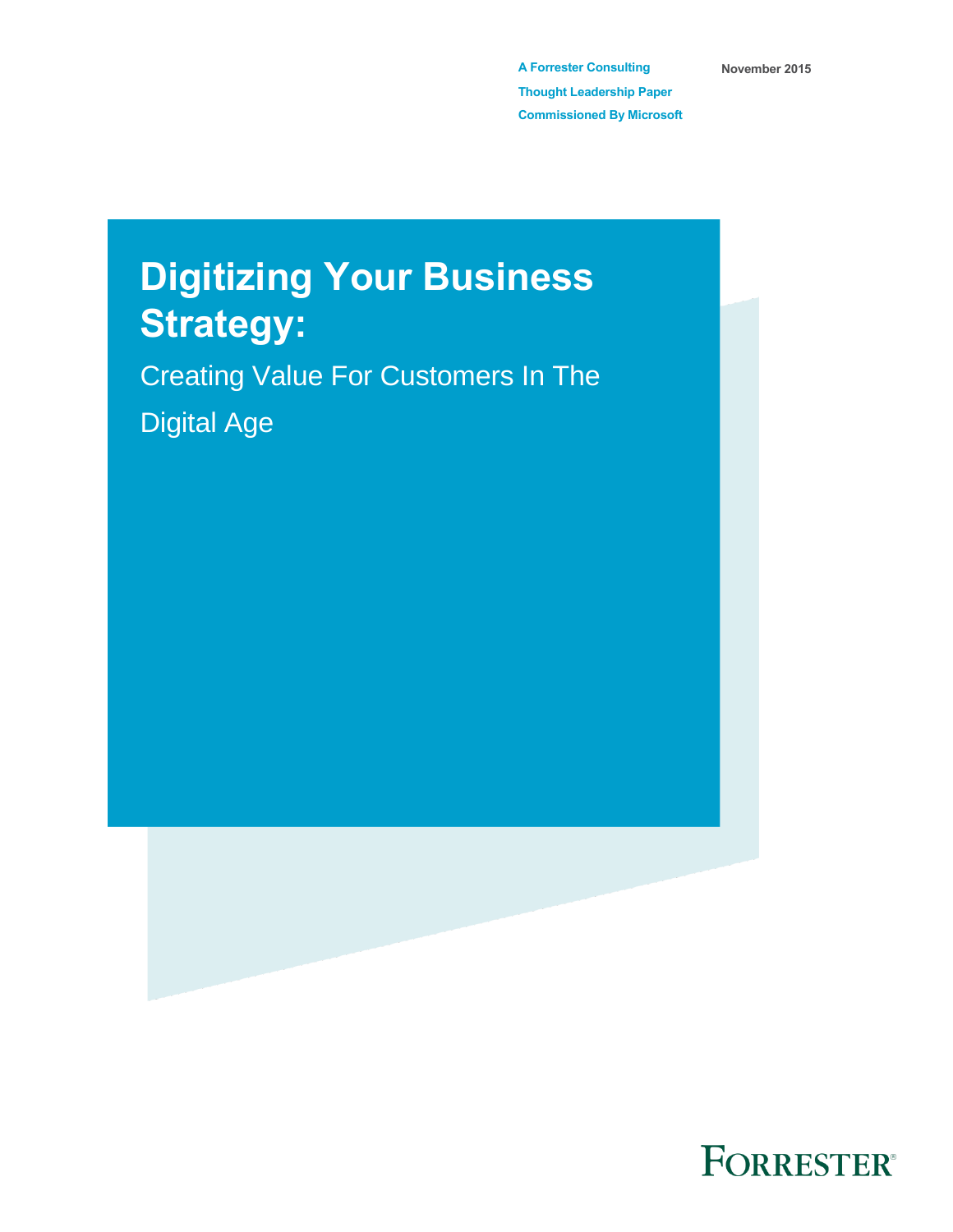# **Table Of Contents**

| Transformation Strategy Must Address The Demand For New Skills  5 |  |
|-------------------------------------------------------------------|--|
|                                                                   |  |
|                                                                   |  |
|                                                                   |  |
|                                                                   |  |
|                                                                   |  |

### **ABOUT FORRESTER CONSULTING**

Forrester Consulting provides independent and objective research-based consulting to help leaders succeed in their organizations. Ranging in scope from a short strategy session to custom projects, Forrester's Consulting services connect you directly with research analysts who apply expert insight to your specific business challenges. For more information, visit forrester.com/consulting.

© 2015, Forrester Research, Inc. All rights reserved. Unauthorized reproduction is strictly prohibited. Information is based on best available resources. Opinions reflect judgment at the time and are subject to change. Forrester®, Technographics®, Forrester Wave, RoleView, TechRadar, and Total Economic Impact are trademarks of Forrester Research, Inc. All other trademarks are the property of their respective companies. For additional information, go to www.forrester.com. [1-VQBYJW]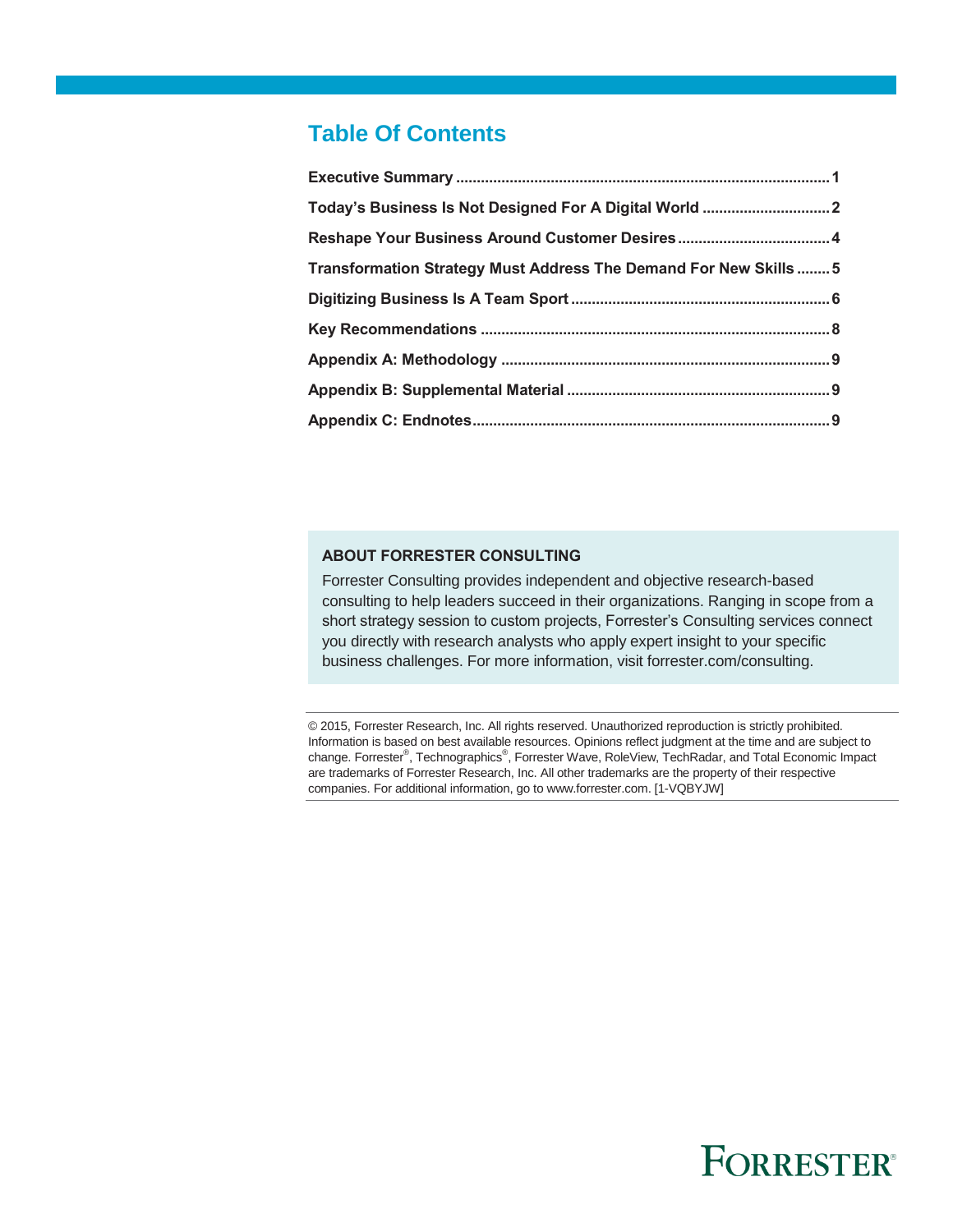# <span id="page-2-0"></span>**Executive Summary**

It is no secret that digital technology changes the way that companies do business. Companies use digital assets to drive new sources of revenue, and many businesses drive revenue through digital sales channels. Indeed, online sales in Europe are expected to grow 12% year over year to almost €234 billion by 2018.<sup>1</sup> And as buyers research and complete purchases using digital touchpoints, they generate even more data that tech-savvy companies leverage to deliver more personalized (and ultimately more valuable) customer experiences. In the face of this opportunity, businesses across Europe — as in much of the rest of the world — are investing heavily in digital.

This widespread investment in digital, however, creates a flood of new experiences for customers that reset expectations. As a result, businesses must work harder to create new digital experiences for their customers if they want to continue to deliver customer value. This requires a different kind of business, one that is agile and constantly evolving alongside its customers.

Building a business that is capable of this type of innovation usually requires changes: changes in people, process, and technology well beyond the typical bolt-on digital tactics most traditional companies are currently implementing. Organizations that add an eCommerce channel or new mobile app without making substantive changes to how it uses digital to create customer value will succumb to digital predators; companies that harness digital assets in new ways to help customers achieve the outcomes they value most.

In October 2015, Microsoft commissioned Forrester Consulting to evaluate European organizations' digital strategies and priorities. To explore these trends, Forrester developed a hypothesis that most European enterprises consider digital capabilities to be a key component of their business and customer strategies, but most have not yet reached the ability to create new sources of customer value from digital assets. Furthermore, Forrester tested the assertion that business leaders — including technology leaders — lack alignment about what digital means and what is required to transform into a digital business.

**Digital businesses continuously exploit digital technologies to both create new sources of value for customers and increase operational agility in service of customers.**

In conducting in-depth surveys of 150 European business leaders, including technology leaders, Forrester found these leaders to be optimistic about the potential benefits of digital; indeed, most have digital strategies in place. However, companies hampered by traditional business models create digital strategies that paint a veneer of digitalization onto the existing business without truly creating new sources of value for customers.

### **KEY FINDINGS**

Forrester's study yielded four key findings:

- **› Today's business isn't designed for a digital world.** Ninety-four percent of European respondents have some sort of digital strategy in place, but decision-makers are overly optimistic about the completeness of these strategies. To truly succeed in digital is to reshape the customer experience toward the customer's desired outcome — not just improve the existing journey. Many companies miss the mark.
- **› To succeed, enterprises must reshape their businesses.** In order to keep up with changing expectations, companies must create an agile business capable of rapidly evolving new customer experiences that satisfy customer expectations and desires. Investments in technology frequently fail to consider the impact on organizational agility and customer experience.
- **› Transformation strategy must address a demand for new skills.** Leaders need access to greater expertise across every component of their digital business. Data security and analytics are high priorities for driving a superior customer experience and are areas in which companies will invest.
- **› Building a digital business transformation strategy is a team sport.** Transforming toward a more digital business requires top-down leadership from the CEO, and empowered teams working with customers to execute real change. Digital business requires a customer-obsessed culture supporting relentless innovation to deliver customer outcomes.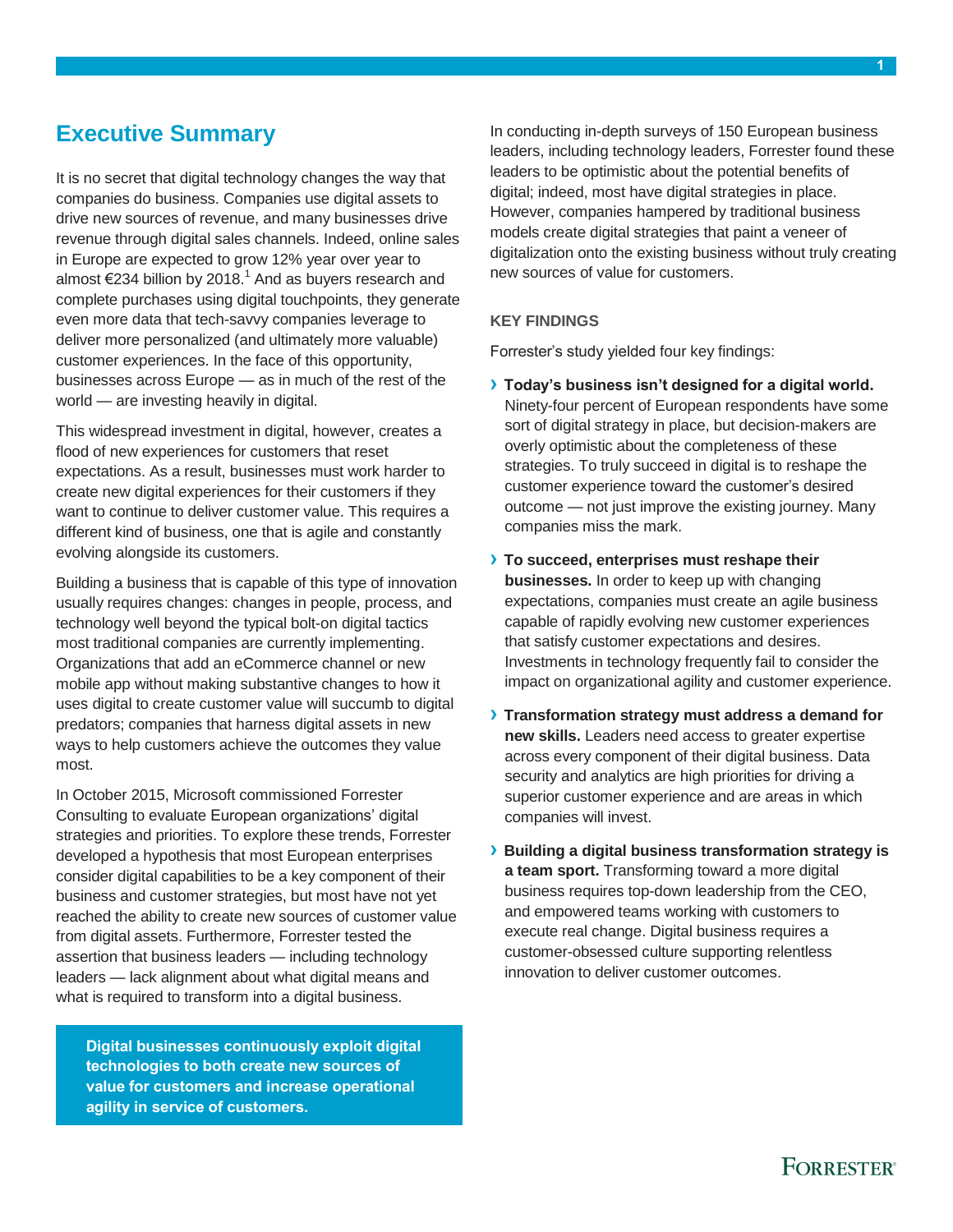# <span id="page-3-0"></span>**Today's Business Is Not Designed For A Digital World**

Your customers now use digital services every minute of their waking lives — some even continue to use digital services in their sleep. Increasingly, our digital experiences shape our expectations of what's possible, and expectations shape perceptions of value. Fail to deliver against a customer's expectations and you fail to deliver maximum value. Over time, consistently delivering experiences below expectations leads to customers moving to competing products and services. And because your customers are digital, the product experiences you deliver must also have a digital element — they must exist inside your customers' personal digital value ecosystem, helping each customer get to the outcomes they most desire. But the constant evolution of their digital experiences causes customer expectations to grow quickly, placing on the business a mandate to evolve at the speed of the customer. Today's business is not designed for this rapidly changing digital world. Our study reveals critical holes in how leaders think of digital in the context of today's business:

**› Digital drives revenue growth.** When it comes to identifying the levers of growth, executives understand how important digital will be — more leaders selected digital innovation as a driver of future revenue growth over any other strategy (see Figure 1). So it's not surprising that 94% of organizations have some sort of digital business strategy in place, but there is confusion on what "digital" is. Is it a website, eCommerce, social media, online marketing, or collaboration? There are so many interpretations of digital that leaders find it hard to compare their own progress against their peers.

*Traditional businesses risk disruption by missing the window of opportunity to create new and differentiated digital sources of value for their customers*

**› Digital is most commonly a bolt-on strategy.** To get clarity on what leaders think of when planning a digital business, we asked them to identify what was included in their digital strategy. Digital marketing is the most

### **FIGURE 1**

**Digital Innovation Is A Key Driver Of Revenue Growth**

### **"Which of the following strategic pillars do you consider to be the biggest drivers of your company's revenue growth?"** (Select all that apply)



Base: 153 business and technology decision-makers in France, Germany, Italy, Spain, and the UK

Source: A commissioned study conducted by Forrester Consulting on behalf of Microsoft, October 2015

## **FIGURE 2 Digital Is Most Commonly A Bolt-On Strategy**

### **"Which of the following do you consider to be elements of your organization's digital business strategy?"** (Select all that apply)



Base: 153 business and technology decision makers in France, Germany, Italy, Spain and UK. Partial list shown.

Source: A commissioned study conducted by Forrester Consulting on behalf of Microsoft, October, 2015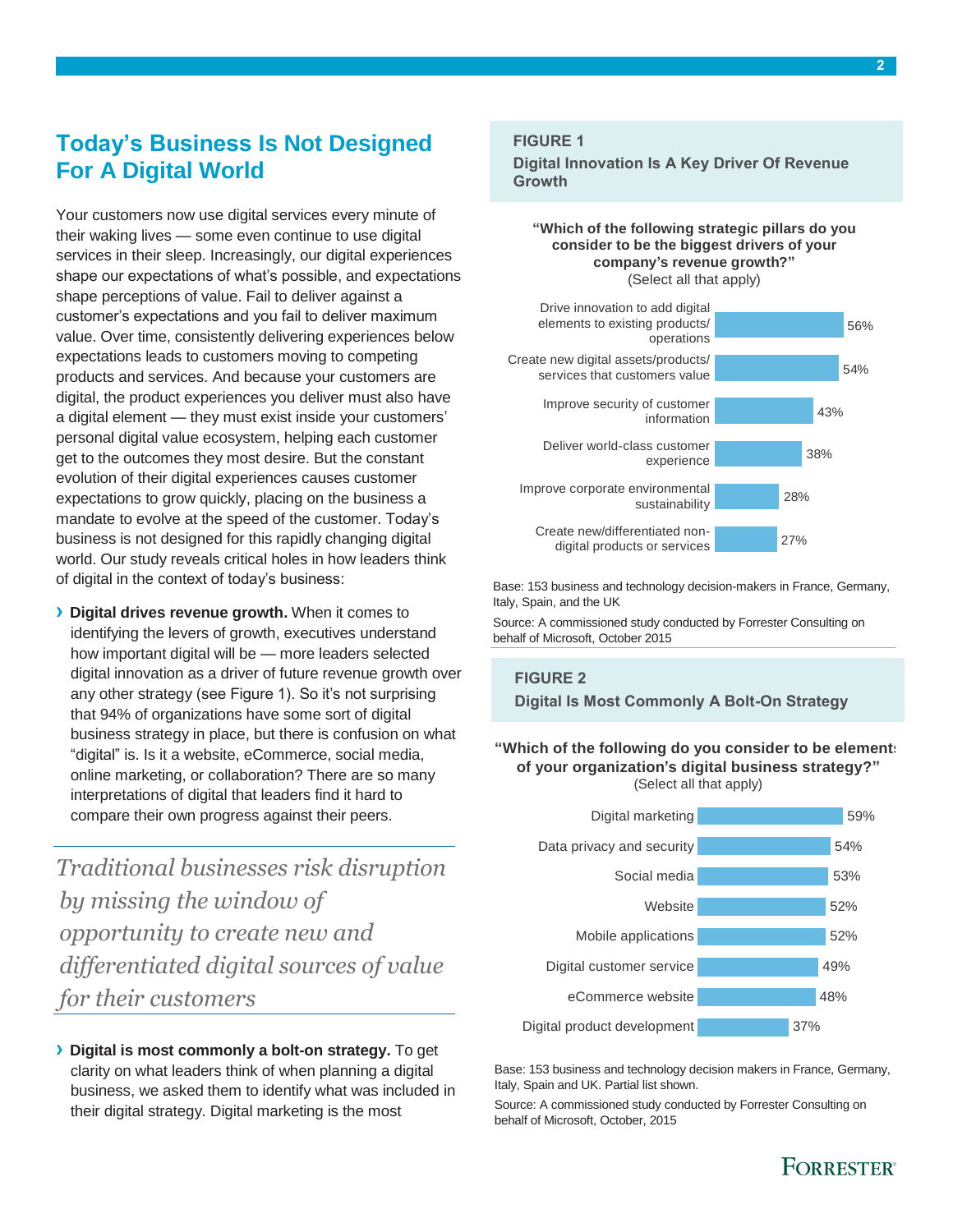common element of digital strategy (included in 59% of digital strategies), followed by data privacy and security (54%), social media (53%), and websites (52%) (see Figure 2). Most strategies aim to use digital as a marketing enhancement to the existing business; they don't yet try to drive new revenue by changing the basic revenue model of the firm. Digital product development is present in only 37% of all digital strategies. Most companies still don't see the potential for digital to create new revenue streams for the business. When asked about drivers of digital investments, leaders highlighted reducing costs and improving existing processes well above creating new revenue streams, transforming business operations, and transforming the business model. Traditional businesses risk disruption by missing the window of opportunity to create new and differentiated digital sources of value for their customers.

**› Companies mainly use digital to improve the customer experience.** Half of all companies already use digital to improve the customer experience, and almost half use digital to improve operational efficiency in support of customers (see Figure 3). These tactical digital initiatives are absolutely necessary and potentially valuable. However, they fail to harness the full potential for digital change the way the company's products and services get the customer to the outcome they most desire, and in doing so drive new sources of revenue. Whether your company is business-to-business (B2B) or business-to-consumer (B2C) or a mixture of both, your customers expect your business to deliver them a digital experience — that's just table stakes. Forrester asserts that the future will belong to those businesses able to create new sources of customer value through digital experiences while simultaneously delivering operational agility in support of customers.<sup>2</sup> Only these companies will have the agility to flex and adapt to rapidly evolving customer expectations.

**› Only 33% of IT leaders plan to create digital assets to drive revenue in the next two years.** When we asked respondents what actions they plan to take in the next two years to create value for customers, not a single strategy in our list was selected by more than half of respondents. A strong minority of organizations plan to implement more open and agile technologies (42%), focus those technologies on improving the customer experience (42%), and foster a culture of digital innovation within the organization (41%). Technical leaders will increasingly be asked to shift their focus and resources from traditional

information technology (IT) to business technology (BT) — the technology, process, and systems that help win, serve, and retain customers by creating high-value experiences that deliver the outcomes to satisfy customer desires. Unfortunately, too often IT priorities are not focused on using digital experiences to drive revenue. IT respondents more frequently reported that the company is engaging in operational initiatives (such as using digital assets to reduce costs, selected by 43% of IT respondents and only 31% of business respondents), whereas business leaders were more likely to prioritize customer-facing initiatives such as creating new digital products/channels to drive revenues (selected by 40% of business respondents versus 33% of IT respondents).

### **FIGURE 3**

**Companies Use Digital In A Number Of Ways To Create Value For Customers**

### **"Which of the following actions has your firm already taken to create value for your customers?"**



Base: 153 business and technology decision-makers in France, Germany, Italy, Spain, and the UK

(top six responses shown)

Source: A commissioned study conducted by Forrester Consulting on behalf of Microsoft, October 2015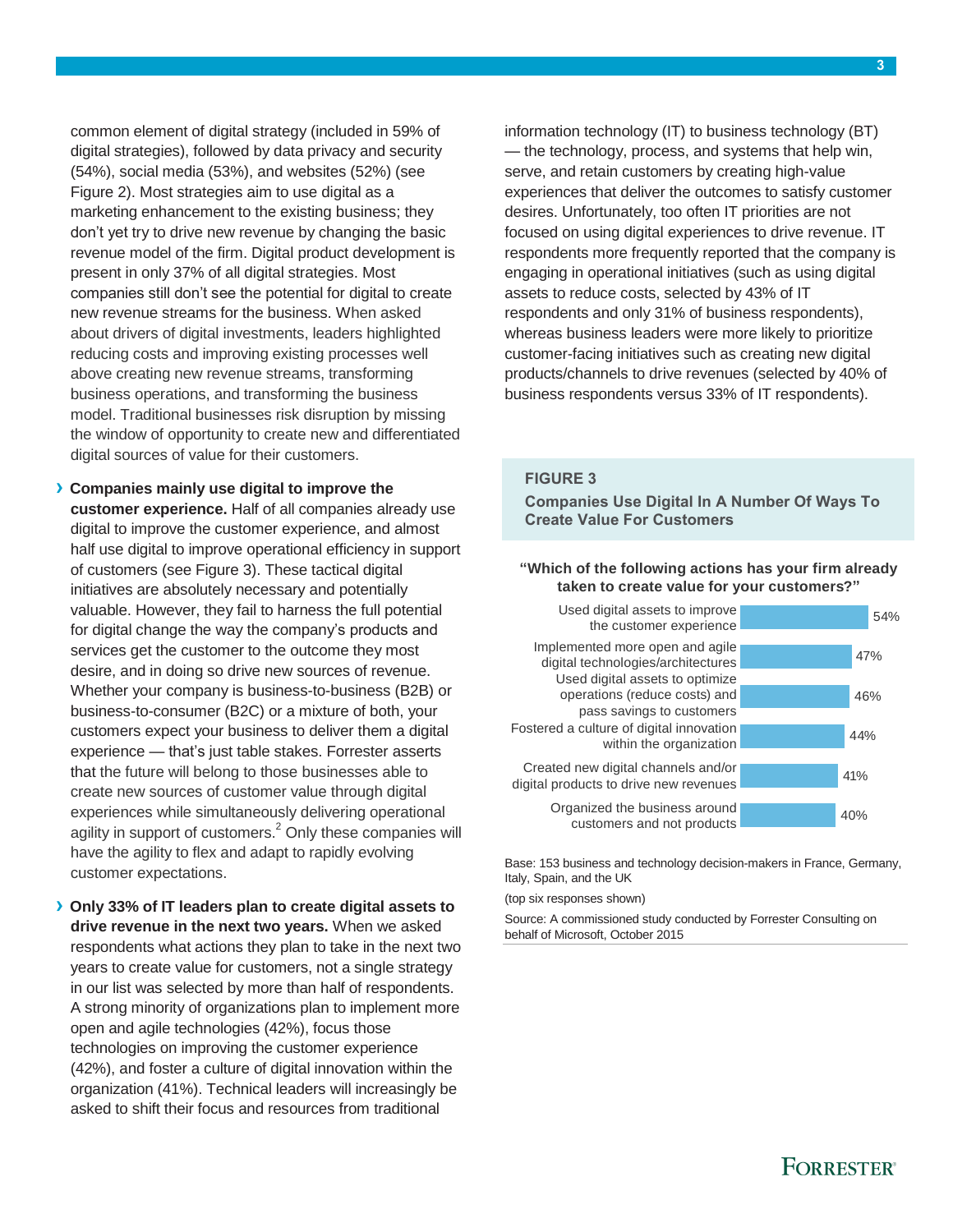# <span id="page-5-0"></span>**Reshape Your Business Around Customer Desires**

Companies must rethink how they create value for customers. Gone are the days where brands controlled the conversation with customers and could simply extol the values of their products and services. To get buyers' attention now and in the future, companies must tap into their customers' desired outcomes and use digital to shape experiences that are truly valuable. This requires more than just a philosophy — it "depends upon the firm's ability to simplify the complexity of the business, remove silos, and focus on customer outcomes." <sup>3</sup> Decision-makers should:

**› Recraft their digital vision.** While early digital efforts have historically stemmed from individual functional groups such as marketing, eBusiness, and tech management, truly becoming a digital business requires a much more holistic approach. Digital efforts that serve a single group or purpose, while sometimes effective, create silos and stifle agility. All but the most leading-edge businesses need to evaluate their approaches to digital in the context of creating a seamless customer journey and consider ways to unify the organization to be as reactive to customers' evolving needs as possible (see Figure 4).

Forrester's definition of a digital business is the following:

"*Digital businesses continuously exploit digital technologies to both create new sources of value for customers and increase operational agility in service of customers." 4*

This means that where a traditional business prioritizes safety and cost reduction, digital firms focus technology on driving speed and innovation in support of improved customer experiences. Where a traditional business looks for ways to bolt on digital touchpoints to help drive its existing business, digital businesses are looking for new and innovative ways to use technology to enhance their products and services, creating new sources of customer value. Digital businesses prioritize agility ahead of efficiency because only a highly flexible business can adapt quickly enough to rapidly evolving customer expectations.

### **FIGURE 4**

**Digital Businesses And Traditional Businesses Are Fundamentally Different**



#### Source: Forrester Research, Inc.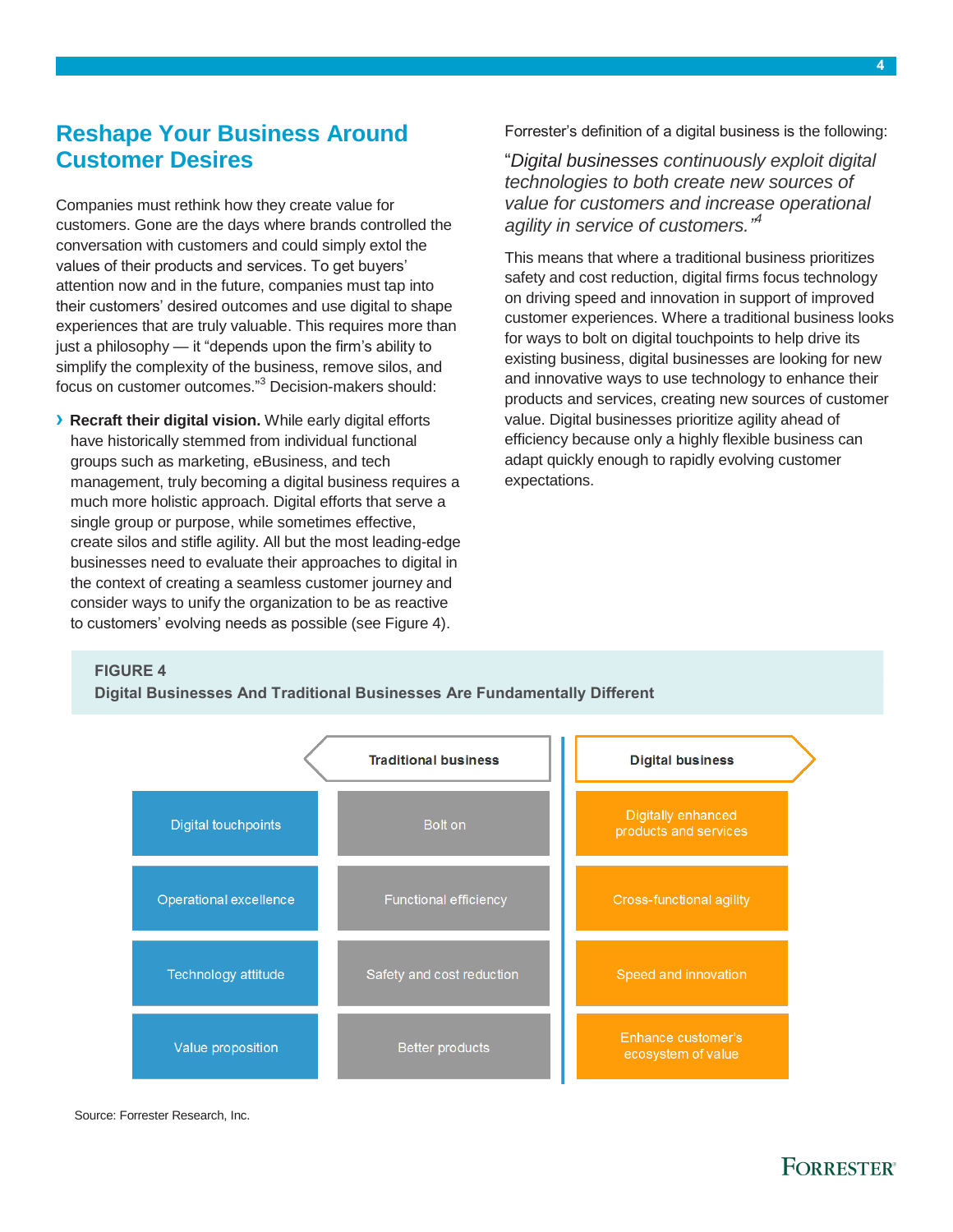**› Align organizational metrics.** A critical step in aligning an organization in service of the customer is making sure that different functional groups are actually working toward the same customer-focused goals. If each part of the business has its own disparate metrics for success, different teams will undoubtedly stray in different directions. Our study found that the IT and non-IT perspective on metrics to gauge success of digital programs are reasonably aligned – with customer satisfaction and profitability ranked in the top three for each group (see Figure 5). However, there are some key differences, as non-IT respondents are much more likely to be measured on market share (45% to 29%), and IT respondents are more likely to be measured on project delivery metrics (30% to 21%). In order to truly address customer value, business leaders, including CIOs, should consider looking more closely at customer attrition rate and customer lifetime value (CLV) — both of which are

### **FIGURE 5**

**Organizations Must Be Aligned On Metrics**

### **"What metrics do you currently use in order to gauge the success of your digital programs?"**



Base: 153 business and technology decision-makers in France, Germany, Italy, Spain, and the UK

Source: A commissioned study conducted by Forrester Consulting on behalf of Microsoft, October 2015

metrics used by less than 30% of respondents. Attrition tracks a lack of sustained customer value, while CLV helps to prioritize high-lifetime-value customers so that firms can focus on delighting those customers first and foremost.

# <span id="page-6-0"></span>**Transformation Strategy Must Address The Demand For New Skills**

Radical business transformation necessarily requires new skills in order to execute new strategies. Businesses looking to create fresh sources of value for customers must nurture development in current employees, hire leading talent, and potentially work with vendors and third-party consultants in order to tap into their expertise and resources. Our study found that:

**› Decision-makers are not confident that they currently have the skills necessary to execute their digital strategies.** Despite the digital transformation that our respondents have already invested in to-date, they still perceive the need for additional skills to help build their digital businesses. The top areas in which companies still lack are in customer journey mapping/touchpoint analysis, culture change/change management, Agile/lean methods, and data analytics/machine learning (see Figure 6). IT respondents are more confident in their digital capabilities than their non-IT peers, particularly when it comes to mobile and digital architectures.

*Maintaining data privacy and security is foundational to customer trust, which is essential in maintaining customer value.*

**› Data privacy and analytics play a major role in customer experience.** These top the list of data-related activities in regards to their impact on customer experience (see Figure 7). Mastering data analytics — in terms of constantly evaluating both customer trends and program metrics — is a critical component of digital proficiency. Maintaining data privacy and security is foundational to customer trust, which is essential in maintaining customer value. The ability to maintain trust while capturing sensitive information about customers is made even more complex in the EU, where laws limit the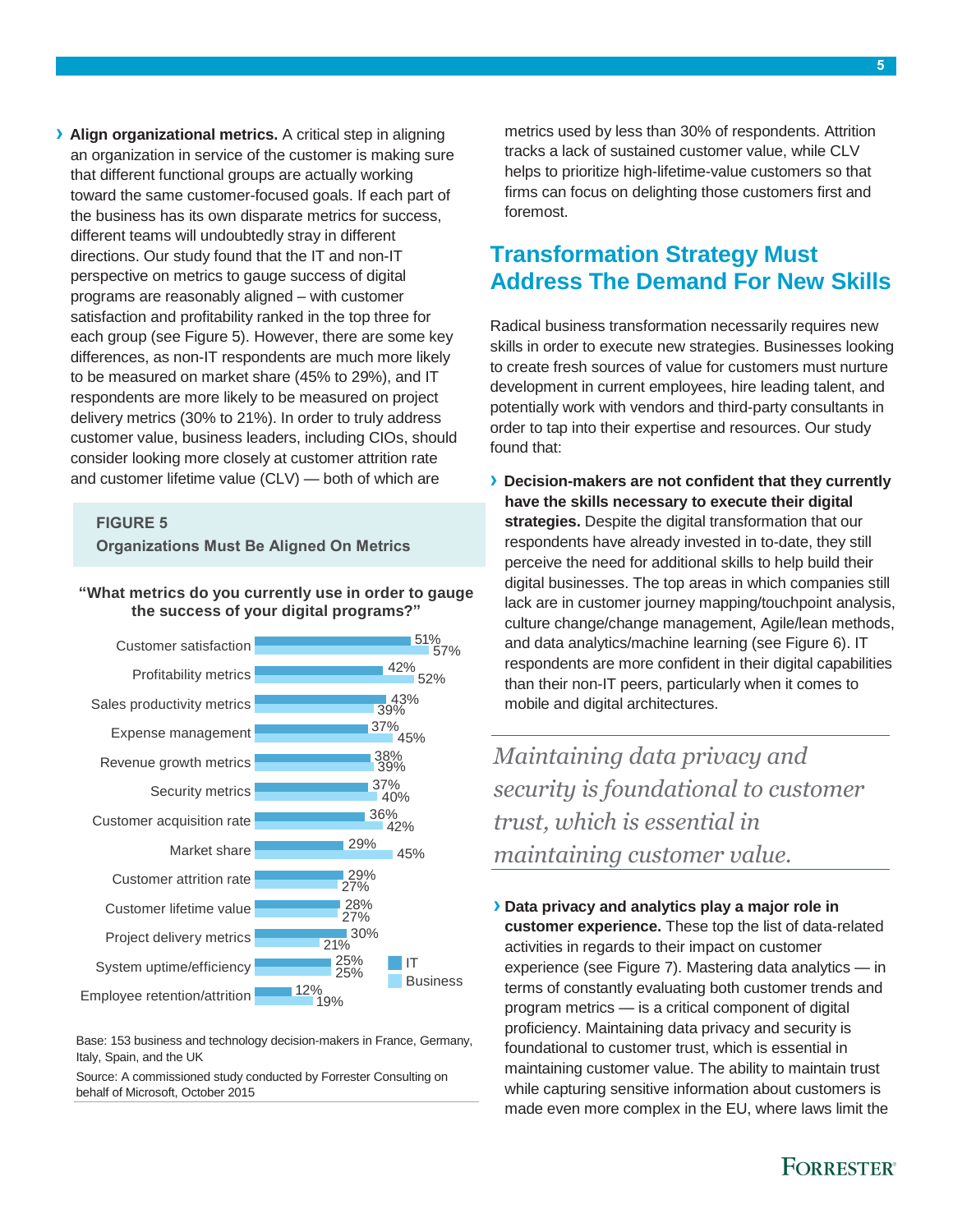use of customer data by businesses. EU buyers have greater power to control how companies are allowed to interact with them. 5

### **FIGURE 6**

**Businesses Face Skill Gaps For Digital**

**"What, if any, skill gaps do you face in executing the following components of building a digital business?"**

| Skillset doesn't exist today<br>We have some skills |            |  |
|-----------------------------------------------------|------------|--|
| Journey mapping/touchpoint analysis                 | 27%<br>37% |  |
| Culture change/change management                    | 38%<br>25% |  |
| Agile/lean methods                                  | 20%<br>42% |  |
| Data analytics/machine learning                     | 24%<br>38% |  |
| Mobile app development/integration                  | 40%<br>21% |  |
| User experience (UX) design                         | 37%<br>24% |  |
| Cloud services                                      | 38%<br>22% |  |
| Organizational design                               | 22%<br>37% |  |
| Digital technology architecture                     | 36%<br>23% |  |
| Innovation management                               | 34%<br>24% |  |
| Business process redesign                           | 24%<br>34% |  |
| Program and/or project management                   | 35%<br>22% |  |
| Digital vision and strategy                         | 35%<br>22% |  |

<span id="page-7-0"></span>Base: 153 business and technology decision makers in France, Germany, Italy, Spain and UK. Scale from 0 ("We have all required skills") to 10 ("Skillset doesn't exist today").

# **Digitizing Business Is A Team Sport**

No one person can singlehandedly take a traditional enterprise and transform it into a digital business. To reimagine the fundamental relationship between customers, experiences, value, and revenue requires a visionary CEO leader to set the vision and pave the way, and teams of willing tacticians that can design and execute on the transformation strategy. Execution is less dependent upon implementing specific technologies, and much more dependent upon instilling a digital mindset and culture across the business.

- **› CEOs must lead, but accountability will spread to the executive team.** Because transformation requires the executive team to make tough choices on how to allocate and prioritize scarce resources, including IT, the CEO must be in the driving seat. Thus, digital transformation requires a top-down approach. Currently these efforts are led by either the CIO or CEO. However, the CEO must be involved, at the very least painting a clear vision of the company's future, inspiring employees to reach for that vision. Because digital has potential to have an impact on every aspect of business, accountability for digital budgets will be further distributed among C-level executives over the next two years. All functional groups must buy in to the vision and work together to deliver on the promise.
- **› Costs and security are the biggest roadblocks to transformation.** Change is challenging and often expensive. And underwriting wholesale transformation is difficult to justify using traditional ROI because the benefits accrue to the business over a long period of time and across the entire business. CEOs who understand this allocate and prioritize funds where they can have the maximum impact on customer value. Even if successful in allocating sufficient funds, the CEO's team still has to address changes to organizational structures, business processes, and the underlying technologies across the enterprise (see Figure 8).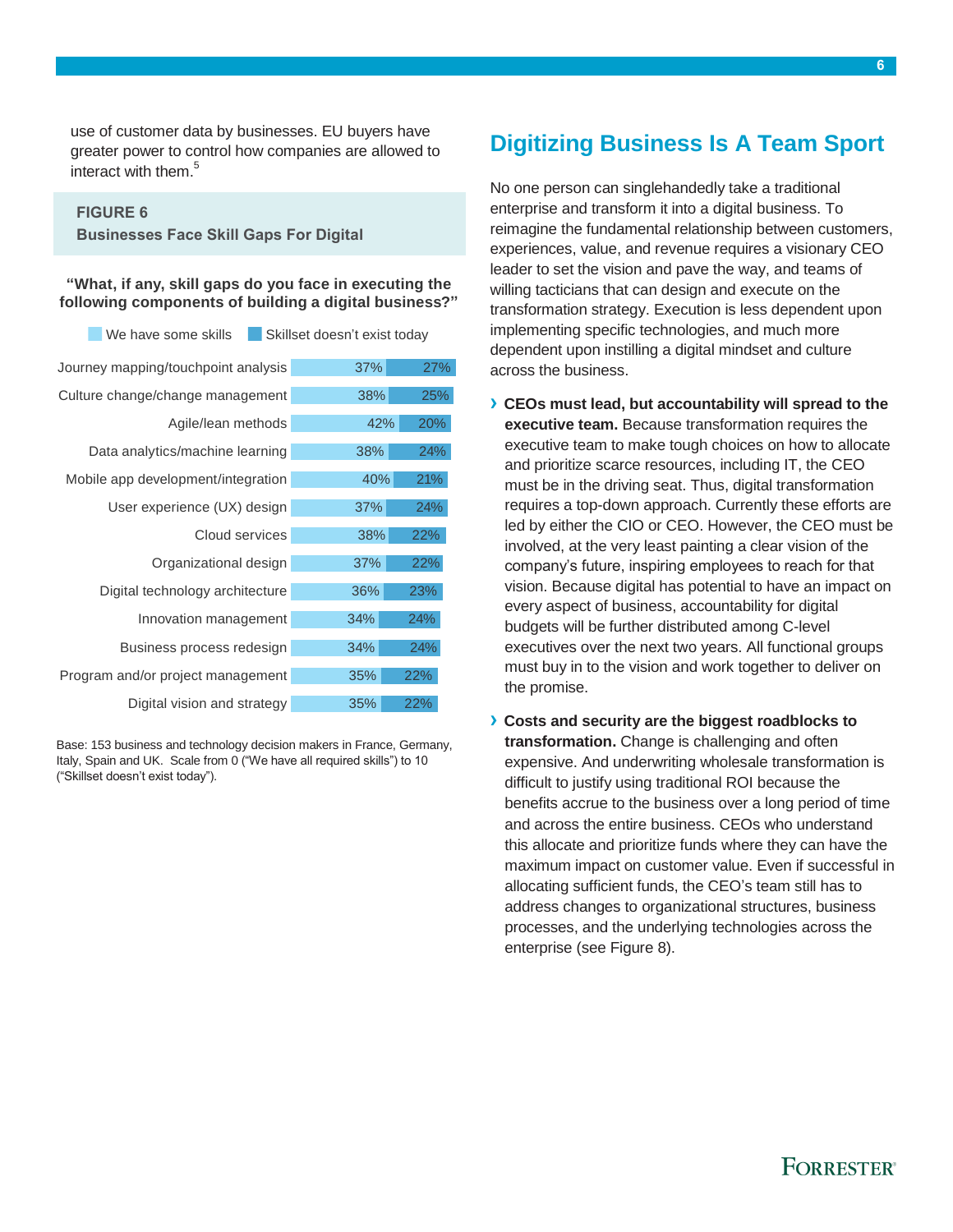**"On a scale of 0 to 10, what impact do you believe the following data-related activities have on customer experience, either directly or indirectly?"**



Source: A commissioned study conducted by Forrester Consulting on behalf of Microsoft, October 2015

*New digital assets and channels need to be coordinated between groups if the customer is to receive a seamless experience.*

**› IT and functional groups must work together.** As a best practice, marketing and IT must work together to create powerful, high-value customer journeys. New digital assets and channels need to be coordinated between groups if the customer is to receive a seamless experience. IT and marketing can no longer function in silos — they must connect to drive new sources of customer value and future revenue growth.

### **FIGURE 8**

**Organizations Must Be Aligned On Metrics**

**"Which of the following are the biggest roadblocks to your organization achieving digital transformation?"**



Base: 153 business and technology decision-makers in France, Germany, Italy, Spain, and the UK

Source: A commissioned study conducted by Forrester Consulting on behalf of Microsoft, October 2015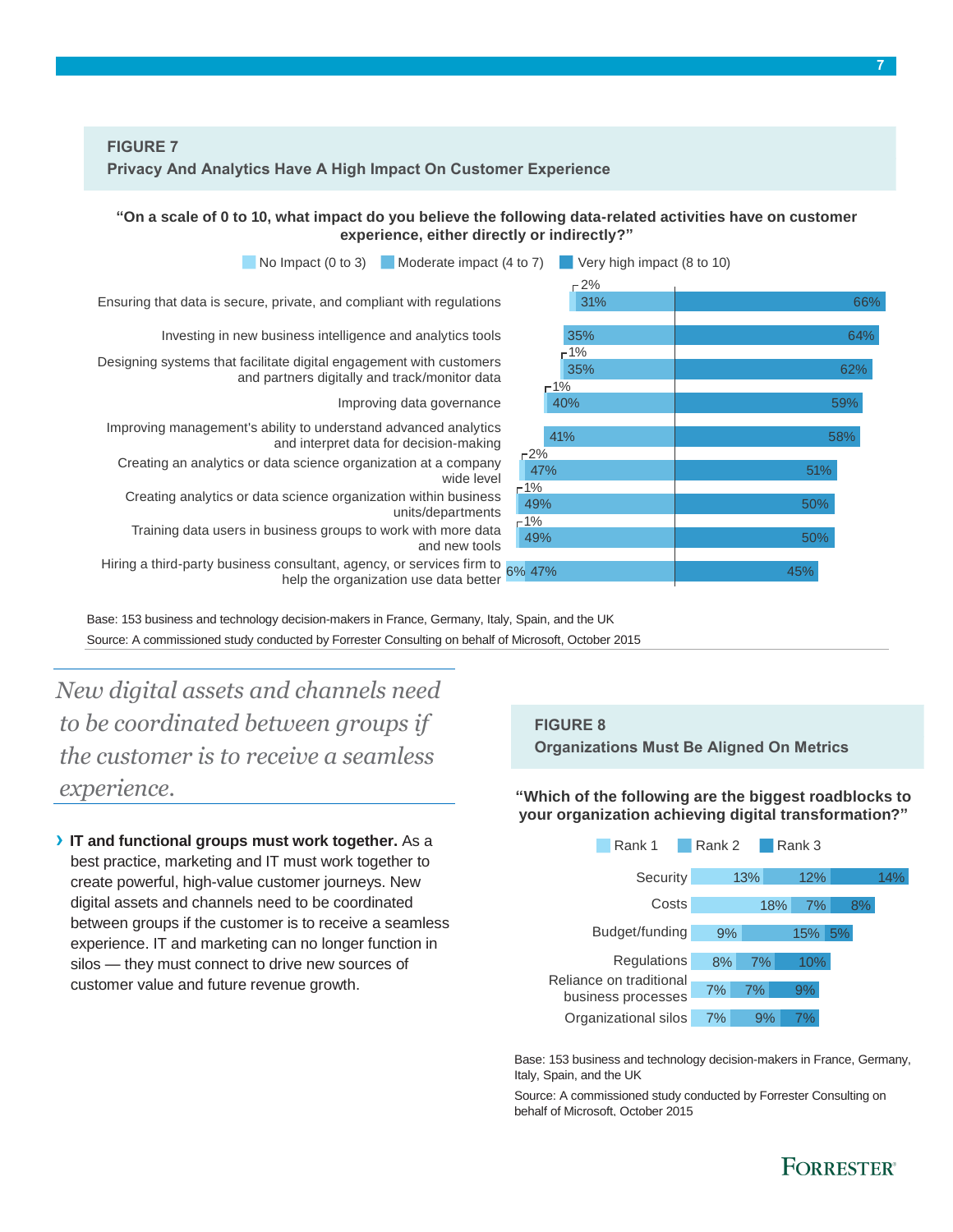# <span id="page-9-0"></span>**Key Recommendations**

Digital business is not a destination. It's not something you do and can say, "OK, we're digital." It's a way of thinking, a mindset that sets your business on a new journey of discovery — a journey that has no ending. Successful digital businesses evolve; they are designed to support quick change to keep up with changing customer expectations. As customers adopt and adapt to new technology, your business must learn to adapt, too. To succeed, you must create a data-driven culture and an enterprisewide obsession with understanding your customers, discovering what their desires are and what new digital and/or physical experiences can better help them achieve these desires. To begin your transformation toward digital business requires changes in how the business approaches its technology investments:

- **› Invest in a portfolio of customer outcomes, not projects.** By focusing on the customer outcomes, it's possible to use emerging technology to design incremental changes that help the customer get there faster and easier and with more pleasure. But your digital experiences must continuously evolve with your customers. To do this requires continuous investment where designers and developers learn from customer feedback and adapt to customer needs. An annual investment in customer outcomes allows you to budget the changes even though they are not known. By building a portfolio of outcome investments, you can fund the digital experiences all of your customer groups need to get to their unique outcomes.
- **› Establish teams based on customer outcomes, not reporting lines.** The most effective teams draw upon skills found in marketing, customer experience design, and IT. Assembling teams from across the company and focusing them on delivering the customer outcome is more effective than each department doing its own thing and fighting over who should "own the project." Establish a data-driven culture that values the collection, analysis, and sharing of information, encouraging teams to intelligently engage and address customer desires and outcomes. Measure the teams using customer outcome metrics and empower them to deliver.
- **› Develop skills and change metrics.** To bridge the skills gap, encourage your existing IT team to develop new skills through a combination of training and exposure to new digital initiatives, working alongside skilled vendor teams incented toward skills transfer. But it's not enough to just develop skills; your team's metrics must also change to focus efforts on maximizing the customer impact. Driving toward a customer-obsessed culture is made harder if all employees, including those in IT, are not measured and rewarded for delivering on the customer outcomes. Every employee should understand how their job has an impact on the customer's experience, and every employee should have one or more customer outcome metrics on which they are measured. Changing the metrics of IT toward customer outcomes changes the mindset.
- **› Design technology architecture for secure agility.** Complaints of IT being too slow are common. To change and make IT as agile as the customer demands requires a technology architecture that is designed for agility over efficiency. But agility cannot come at the expense of security. A breach in security is a breach of your customer's trust, and quickly leads to a drop in customer value. The company's executive leadership must be willing to change how it views investments in technology if it is to achieve the kind of agility that today's customers expect. There is a price to be paid for secure agility.
- **› Simplify the technology beneath generic business capabilities.** One of the strategic choices to be made is choosing what *not* to do. You have limited resources and must focus where they will have the maximum customer impact. This means not every "project" requested of IT is important from the customer's perspective. The CEO must be willing to say "no" to technology spend that only serves to make the company's technology architecture more complex, less agile, and more expensive to maintain. To help, CIOs must provide visibility into the true cost of ongoing technology tinkering by well-meaning middle managers.

And remember, digital technology is only valuable to the customer to the extent to which it either helps customers achieve their desires faster and easier or increases the operational agility of the business in service of customers.